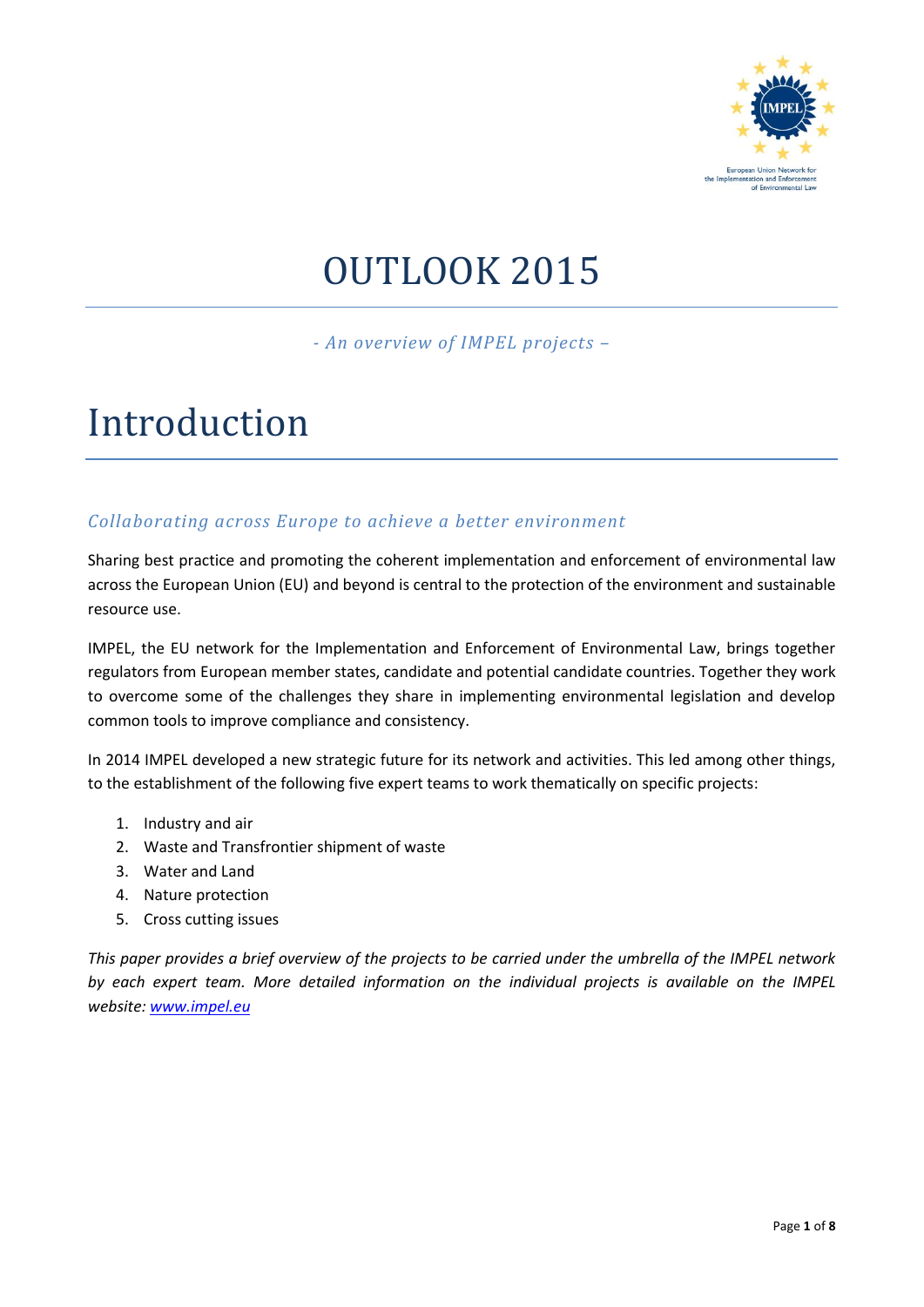

# Expert team: Industry and air

## *Supporting Industrial Emissions Directive (IED) implementation (2015/01)*

This project aims at better implementing the IED with special regard to permitting, participation of the public, and increasing the efficiency and effectiveness of environmental inspections and surveillance. It will start as an IMPEL project running for 2 years to achieve a common understanding of the goals and to develop a work programme. Within these two years a Life+ application shall be prepared and launched. The members of the project core team will consist of members of the Industry Expert Team. In a second step, new tools to support permitting and inspection will be developed. A third step will be the application of the tools by the national member authorities which will be supported and checked by performing country visits.

#### Lead country - Germany

## *Lessons Learnt from Accidents (2015/02)*

The objective of this project is to share experiences on accidents (explosions, fires, pollution…) concerning both technical aspects and applicable regulations. It will reinforce the exchange of experience between Member State inspection bodies.

In 2015, a 2-day seminar will be organised for 300 participants with the largest possible number of Member States represented, during which around 15 industrial accidents will be presented. A report in French and English will be delivered to participants including a detailed analysis of each accident and reviews of known accidents related to specific topics.

Lead country – France

## *Onshore oil & gas regulation (2015/03)*

The project aims to:

- Identify common approaches and legislative interpretations across Member States on the implementation of EU Directives for the onshore oil and gas industry Identify good practise (BAT) in the industry, across the different regulatory regimes.
- Identify any gaps in the regulatory process.
- Share experiences of implementation, compliance, enforcement and monitoring of different aspects of the industry (e.g. waste, flaring, groundwater, water usage)

#### Lead country – England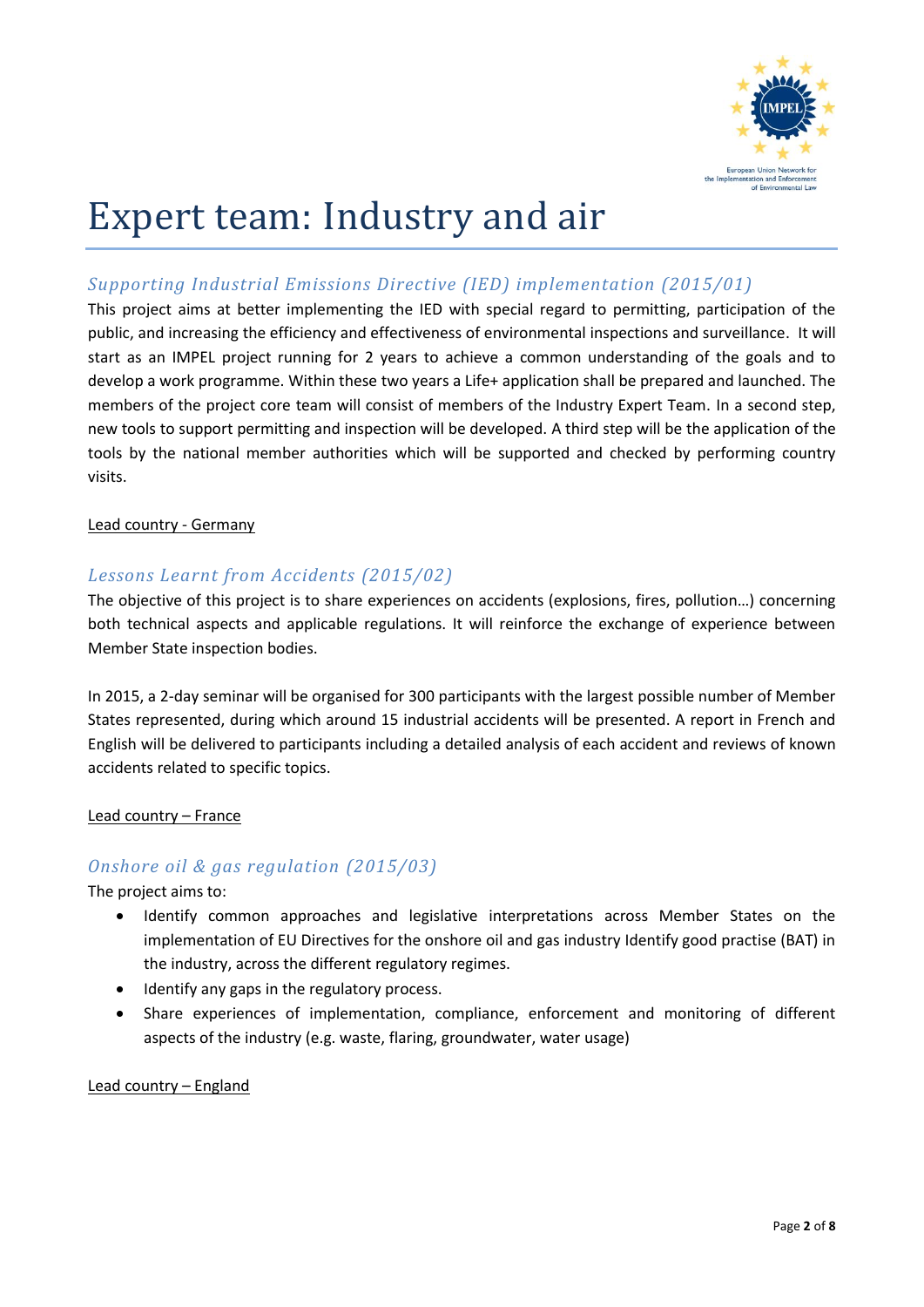

# Expert team: Waste and TFS

## *Waste inspection planning (2015/04)*

The objectives are:

- to develop a guideline for an Inspection Plan (IP);
- to create a platform for the exchange of best practices and experiences regarding IPs (using IMPEL-TFS Basecamp).

As a result, Member States should be able to draft comparable inspection plans by using the same or equivalent IP elements, e.g. concerning risk assessment. This is important for creating a level playing field since there are currently huge differences in the implementation of the Waste Shipment Regulation while illegal trafficking within Europe and port hopping constitute serious challenges (see IMPEL-TFS Enforcement Actions III Final report).

#### Lead County – Germany

## *Enforcement Actions 2015 (2015/05)*

The Enforcement Actions project was set up for the following reasons:

- Competent authorities expressed the need for a formalised project framework in order to integrate enforcement inspections in their own countries;
- International cooperation is essential to tackle international environmental problems; and
- The network of enforcers in the field needs to be maintained and extended to cover all Member States to ensure an effective inspection regime.

Previous projects showed the need for cross-border collaboration at an operational level in order to implement and enforce the WSR effectively. Participation has been increasing since the first Seaport project and needs to be maintained through the formalised structure that this project offers. Exchanges would also be open to participants of other IMPEL-TFS projects.

#### Lead country – Scotland (UK)

## *IMPEL TFS conference 2015 (2015/06)*

The aims of this annual conference are:

- Exchange of best practices and experiences on an improved implementation of the Waste Shipment Regulation
- Promotion of IMPEL work to a broader audience
- Improved collaboration between the involved law enforcement agencies
- Collect ideas for future work of the TFS cluster

#### Lead country – TFS Steering committee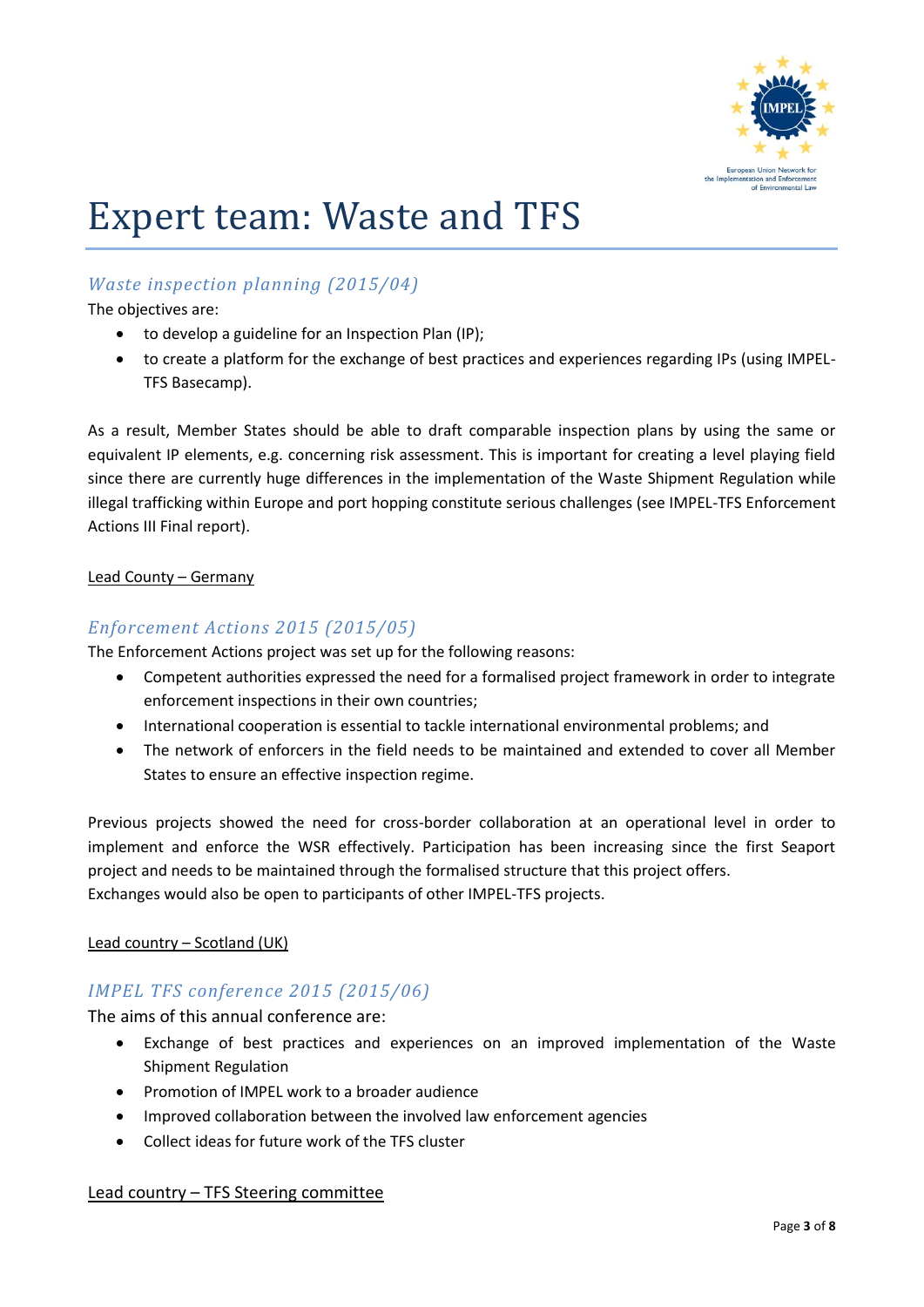

## *NCP Best Practice meeting (2015/07)*

The enforcement activities are based on the EC Regulation (on the supervision and control of shipments of waste within, into and out of the European Community.. Article 50 requires Member States to enforce regulation and to check shipments and to cooperate bilaterally or multilaterally with one another in order to facilitate the prevention and detection of illegal shipments. According to the Regulation member states shall cooperate bilaterally and multilaterally in one another to facilitate the prevention and detection of illegal shipments. The aims of this project are to:

- exchange information, working methods, case studies and experiences
- inform participants on new developments
- strengthen the network of NCP's involved in the enforcement of the WSR 1013/2006 improve enforcement activities of the Waste Shipment Regulation and stimulate consistent
- application of its provisions

#### Lead country – The Netherlands

## *Landfill project (2015/08)*

Improving implementation of EU law is high priority objective of both the Commission and IMPEL. Recent reports on implementation of EU waste legislation have shown that "implementation and enforcement of EU waste law remain poor particularly regarding the waste framework directive, the landfill directive and the waste shipment regulation". The aims of this project are:

- Identification of good inspection practices, developing guidance
- Cooperation (and helping each other) between IMPEL Member Countries to work towards a consistent regulatory and enforcement regime,
- Feedback to policy makers on the (effectiveness of) the various approaches and practices in the field of permitting and inspection of landfill sites in IMPEL Member countries

#### Lead country – The Netherlands

## *TFS Prosecutors (2015/09)*

This project aims to strengthen/continue the network of prosecutors in the European Union involved in the prosecution of environmental crime with a special focus on the WSR 1013/2006 through:

- The implementation and use of a database on the IMPEL website containing case law, prosecution information such as the level of fines, working methods, prosecution approach, interpretation and practical experiences. This database for the exchange of non-operational information will be primarily accessible for prosecutors and for legal units of inspectorates.
- The organisation of a workshop for prosecutors in 2015.
- Strengthening ties with IMPEL, the BASEL secretariat and Eurojust. The European Network of Prosecutors for the Environment ENPE must especially be mentioned. A close collaboration between the TFS prosecutors' project and ENPE is envisaged.

#### Lead country – the Netherlands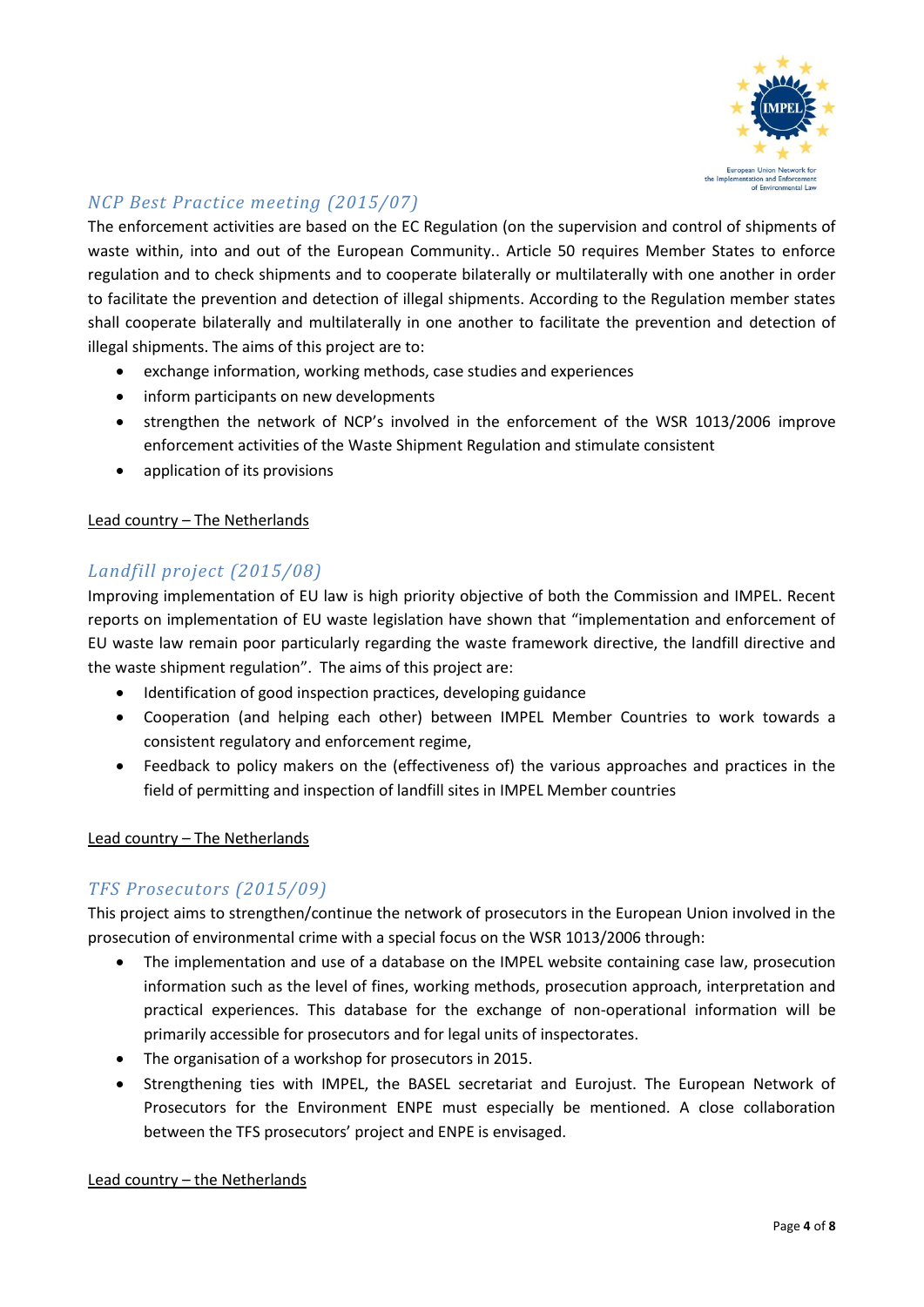

## Expert team: Water and Land

## *IMPEL Soil Conference (2015/10)*

2015 has been declared by the United Nations as the "international year of soils". Also in 2015, Milan will host "EXPO 2015", a non-commercial Universal Exhibition, held every four years in selected countries. Within this framework IMPEL could have an important role in promoting the of sharing experiences of practitioners at EU level and in a practical way, holding its own conference, to be designed in cooperation with Italian Authorities and focussed on IMPEL's present and future activities. This project will aim to grow and strengthen relationships among IMPEL's members on the themes of land, soil and water protection. It will also make links with other organisations at an international level. It will contribute to the debate on the relationship between agriculture and environment at international and world level. It will stimulate and provide a focus for activities on this topic within IMPEL and provide a forum to exchange experience and to foster development of IMPEL activities in this area.

#### Lead country - Italy

## *Water over abstraction & illegal abstraction detection and assessment (2015/11)*

The aim of the work is to improve the capability of IMPEL members to monitor water over-abstraction, both legal and illegal, through cost-effective Earth Observation and GIS methods. This can increase the IMPEL Members' efficiency in the use of inspective resource on field for tackling illegal abstraction of water; the increase of capabilities in interpreting water use for agriculture, civil and industrial use can be useful to foster Member States in implementation of WFD and achievement of the targets set in Roadmap for a resource efficient Europe.

Through the development of this project, IMPEL members will acquire a better knowledge about EO methods and the opportunities provided by the Copernicus programme, also in fields other than water use in agriculture, as in land management, illegal landfills tackling, etc. (to be developed with further projects). The outcomes of this project would be very useful in the context of the evolution of the Copernicus Land monitoring service. The potential interest of Copernicus for environmental inspection is already mentioned in the Copernicus Work Programme so the needs might be further accommodated if appropriate.

#### Lead country - Italy

## *Good practice in tackling nitrate pollution from farms and farmsteads (2015/12)*

The Commission has highlighted nitrate pollution from agriculture as a crucial area for IMPEL to work on due to poor levels of compliance with the Water Framework Directive and the Nitrates Directive. This project will provide practical examples of good practice for controlling various measures for tackling diffuse nitrate pollution.

#### Lead country – Denmark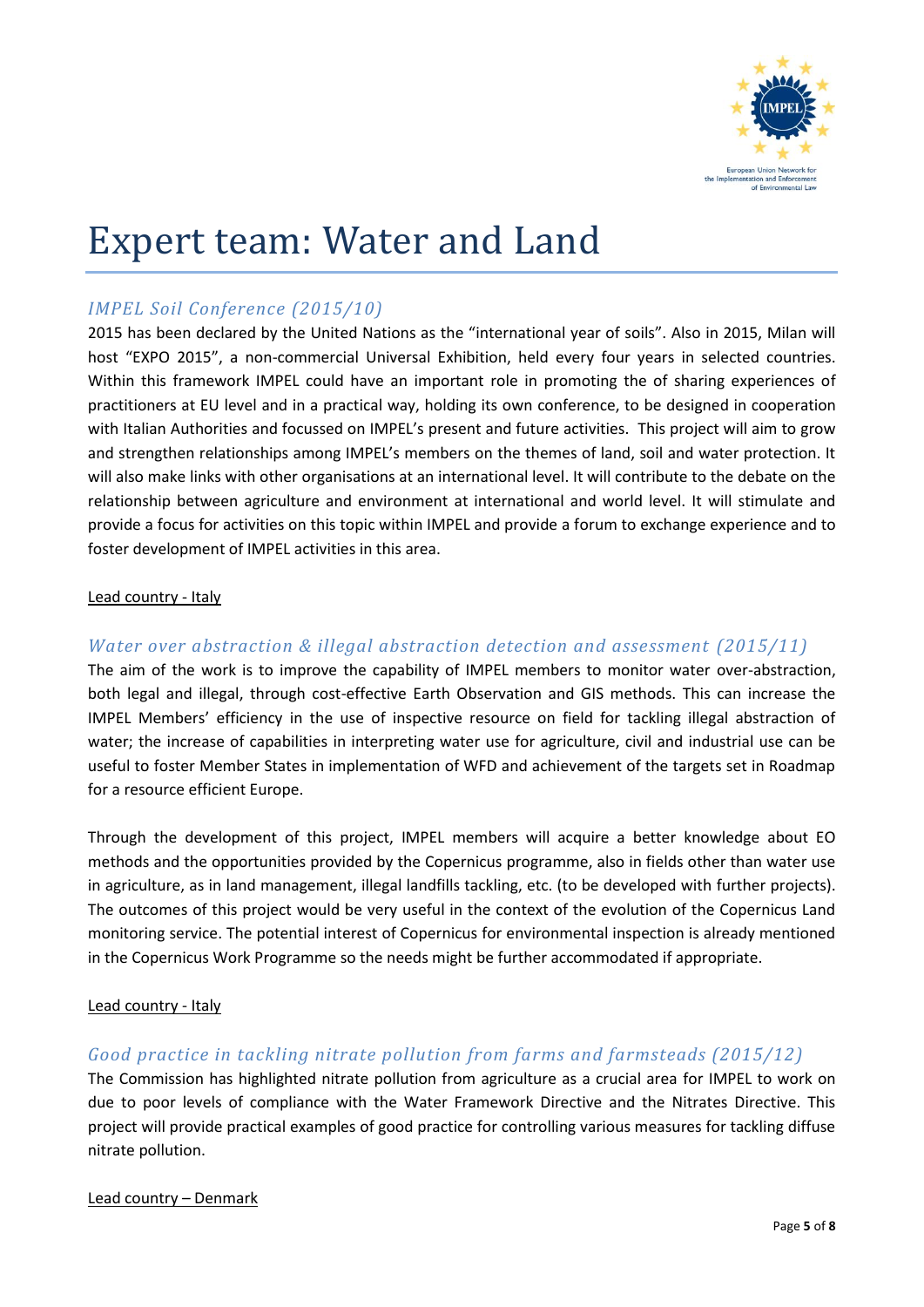

## Expert team: Nature protection

## *Green expert team follow up IRI in Romania (2015/13)*

In 2014, the first 'green' IRI was executed in Romania. Best practice and opportunities for development were identified. During the course of the IRI, the Romanian National Environmental Guard (NEG) pointed out that certain results of the IRI were cogent in their analysis and that further work should be carried out to help them implement the results. The NEG therefore requested an exchange of knowledge and expertise focusing on, for example, the organisation of environmental and nature protection agencies (for example should they be separated or merged?)

#### Lead Country – Netherlands/ Romania

## *Nature protection in permitting & inspection (2015/14)*

The focus will be on exchange of experience concerning the applicability of the EU Guidance Document "Wind energy developments and Natura 2000" and its evaluation. The project will also improve knowledge about the document and discussion of national approaches. If necessary, the evaluation may provide input for the Member States and the Commission.

The project will also consider other sector specific guidance documents concerning industrial installations that do not exist on EU level. A common understanding and sharing as well as spreading knowledge and sector specific guidance on several project types (relevant in many or all EU countries) should be developed. The results will be available for all interested parties.

#### Lead country – Germany

## *Timber Regulation (2015/15)*

Deforestation is still one of the biggest threats for biodiversity and the conservation status of endangered species of flora and fauna. The EU made the first important step by highlighting the importance of this issue and developing the EU Timber Regulation. An inventory of good practices is important for countries helping each other with implementation of the EU Timber Regulation and execution of effective inspections.

The outcomes of this project will be:

- A case study on how domestic and intra-communautaire trade of timber is administrated within the EU Member States;
- An inventory which will assist competent authorities in dealing with the regulation;
- A general view on quantity and quality of the inspections;
- A presentation during Workshop of the IMPEL 'Green' Expert Management Team.

#### Lead country – Czech Republic/ Netherlands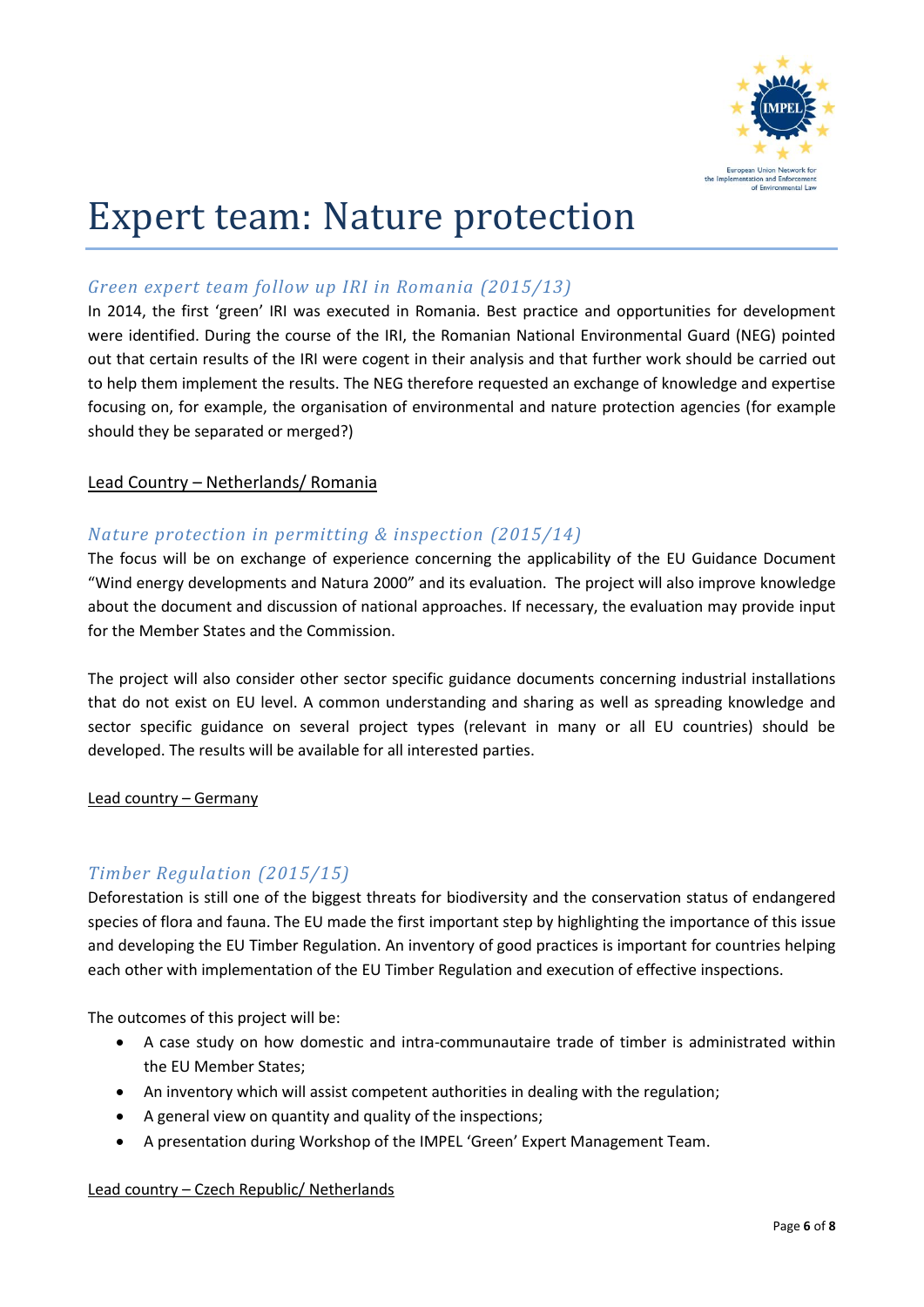

## *Green IRI (2015/16)*

This project will develop an IRI focussing on "green" issues, for example implementation of the Habitats Directive (Natura 2000) and the Birds Directive. The review will help identify good practices and to identify opportunities for improvement.

#### Lead country - The Netherlands

## *Follow up Eliminating Illegal Killing of Birds (2015/17)*

The aim of this project is to establish a medium to share and exchange information and Intelligence on the illegal killing of birds. Another possible outcome is to use already existing tools, such as the EU TWIX mailing list and possibly others, to aid a better exchange of information and intelligence that will improve enforcement in this field.

Lead country – The Netherlands

## Expert team: Cross cutting

## *Implement iDepend decision support tool (2015/18)*

The Choosing Appropriate Interventions project (phases 1-3) has developed the principles for selecting the right interventions according to circumstances and identified and tested the iDepend tool for use by IMPEL practitioners. The aims of this follow up project are:

- IMPEL members use the iDepend tool to help choose the right interventions to improve compliance with environmental legislation.
- IMPEL members to share best practice and experience in choosing and using interventions.
- Agreed funding for licensing and technical support of 'IMPEL iDepend' from 2015.

#### Lead Country - England

#### *Working together public & private supervisor assessing EMS /CMS (2015/19)*

The vision of this project is to make public supervision more effective and efficient by using the internal controls of regulated companies. Furthermore, a more effective and efficient cooperation between involved parties (supervisors, companies and certification bodies) should be promoted, to ensure a better environmental performance, a reduced impact on the environment, and a more harmonized approach on international EMS/CMS supervision.

#### Lead Country – The Netherlands